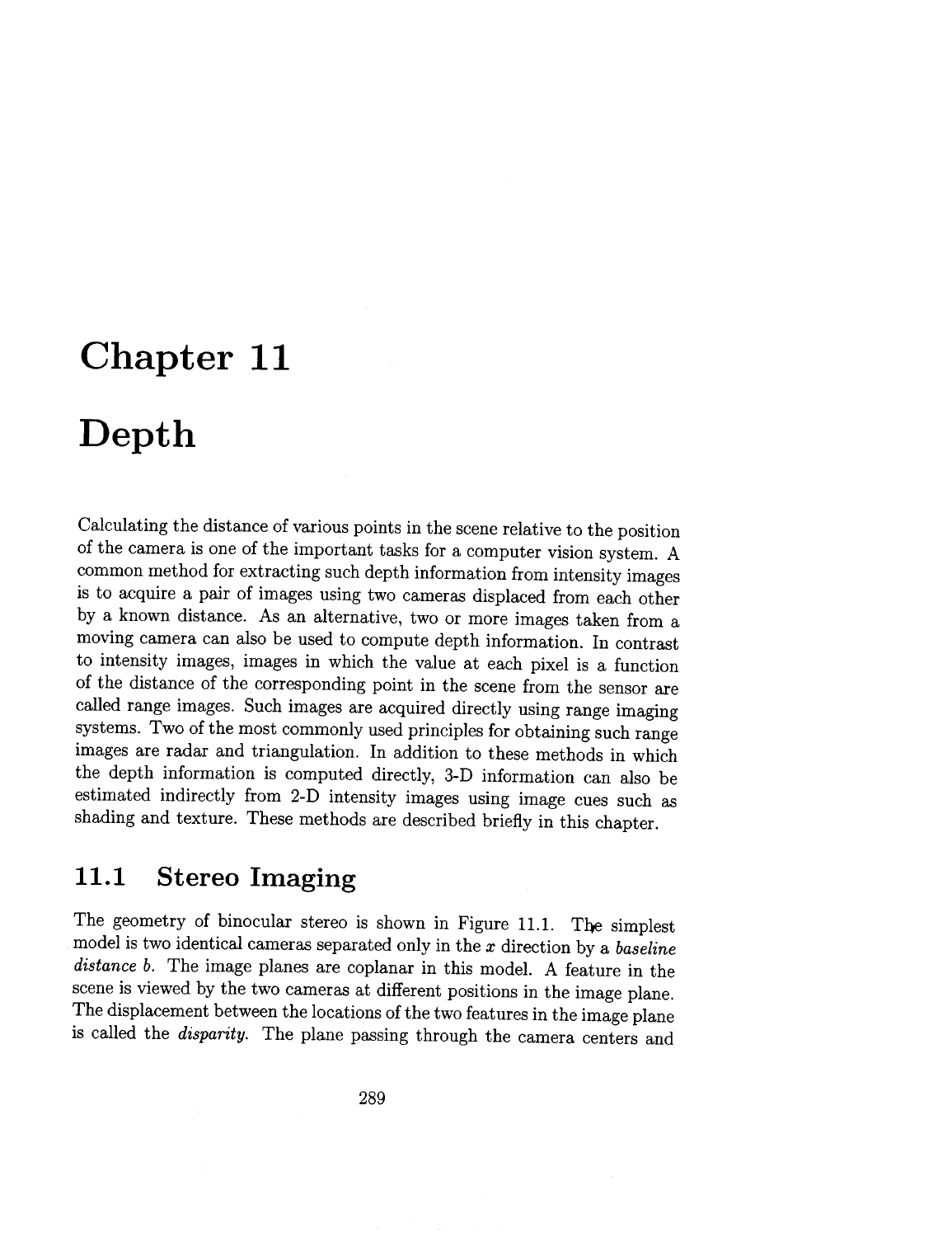

Figure 11.1: Any point in the scene that is visible in both cameras will be projected to a pair of image points in the two images, called a *conjugate pair.* The displacement between the positions of the two points is called the *disparity.*

the feature point in the scene is called the *epipolar plane.* The intersection of the epipolar plane with the image plane defines the *epipolar line.* For the model shown in the figure, every feature in one image will lie on the same row in the second image. In practice, there may be a vertical disparity due to misregistration of the epipolar lines. Many formulations of binocular stereo algorithms assume zero vertical disparity. Chapter 12 describes the relative orientation problem for calibrating stereo cameras.

**Definition 11.1** *A conjugate pair is two points in different images that are the projections of the same point in the scene.*

**Definition 11.2** *Disparity is the distance between points of a conjugate pair when the two images are superimposed.*

In Figure 11.1 the scene point P is observed at points  $p_l$  and  $p_r$  in the left and right image planes, respectively. Without loss of generality, let us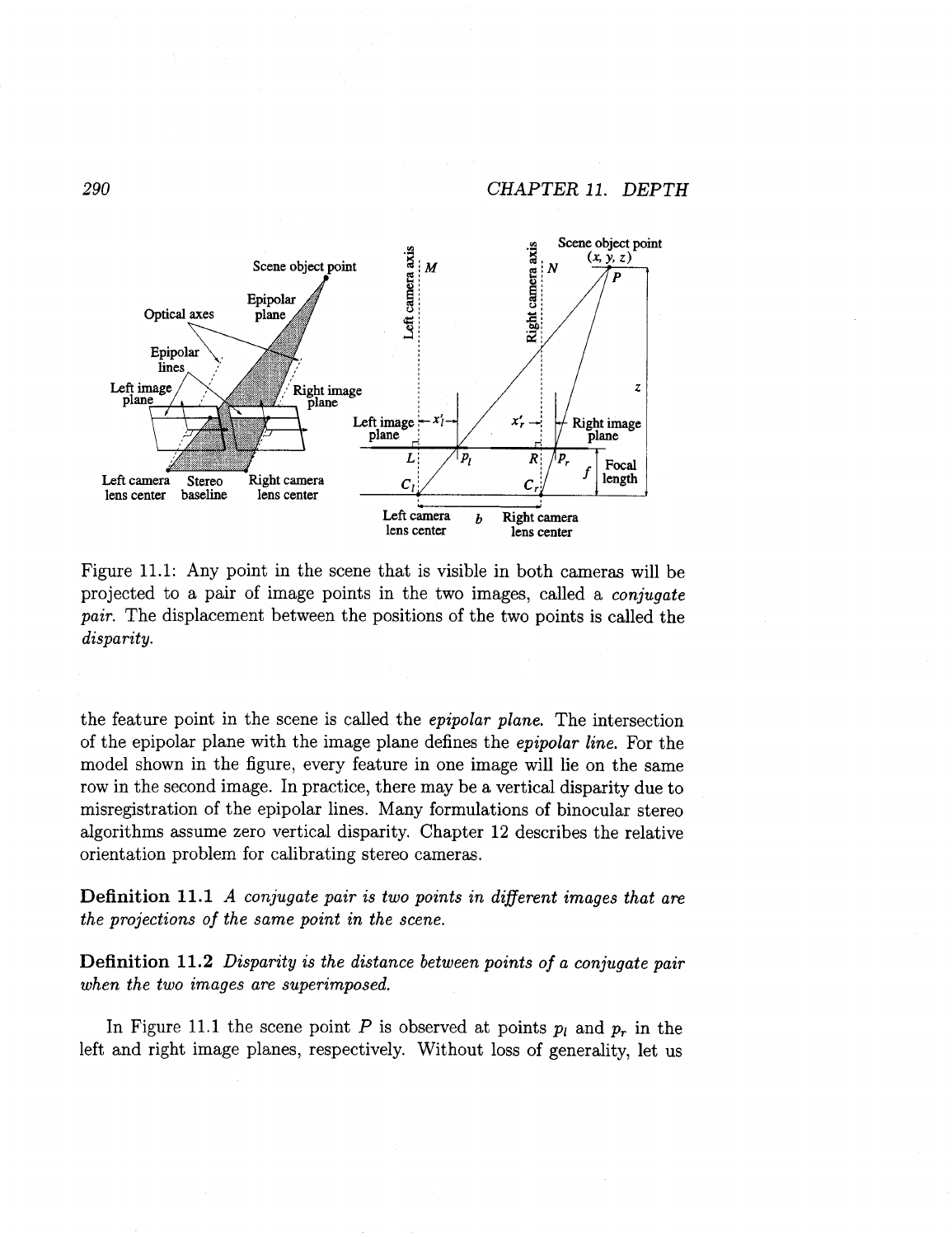#### *11.1. STEREO IMAGING* 291

assume that the origin of the coordinate system coincides with the left lens center. Comparing the similar triangles  $PMC_l$  and  $p_l LC_l$ , we get

$$
\frac{x}{z} = \frac{x'_l}{f} \tag{11.1}
$$

Similarly, from the similar triangles  $PNC_r$  and  $p_rRC_r$ , we get

$$
\frac{x-b}{z} = \frac{x'_r}{f} \tag{11.2}
$$

Combining these two equations, we get

$$
z = \frac{bf}{(x'_l - x'_r)}\tag{11.3}
$$

Thus, the depth at various scene points may be recovered by knowing the disparities of corresponding image points.

Note that due to the discrete nature of the digital images, the disparity values are integers unless special algorithms are used to compute disparities to subpixel accuracy. Thus, for a given set of camera parameters, the accuracy of depth computation for a given scene point is enhanced by increasing the baseline distance *b* so that the corresponding disparity is large. Such wideangle stereopsis methods introduce other problems, however. For instance, when the baseline distance is increased, the fraction of all scene points that are seen by both cameras decreases. Furthermore, even those regions that are seen by both cameras are likely to appear different in one image compared to the corresponding regions in the other image due to distortions introduced by perspective projection, making it difficult to identify conjugate pairs.

Before we discuss the problem of detecting and matching features in image pairs to facilitate stereopsis, we now briefly consider imaging systems in which the cameras are in any general position and orientation.

### **11.1.1 Cameras in Arbitrary Position and Orientation**

Even when the two cameras are in any general position and orientation, the image points corresponding to a scene point lie along the lines of intersection between the image planes and the epipolar plane containing the scene point and the two lens centers as shown in Figure 11.2. It is clear from this figure that the epipolar lines are no longer required to correspond to image rows.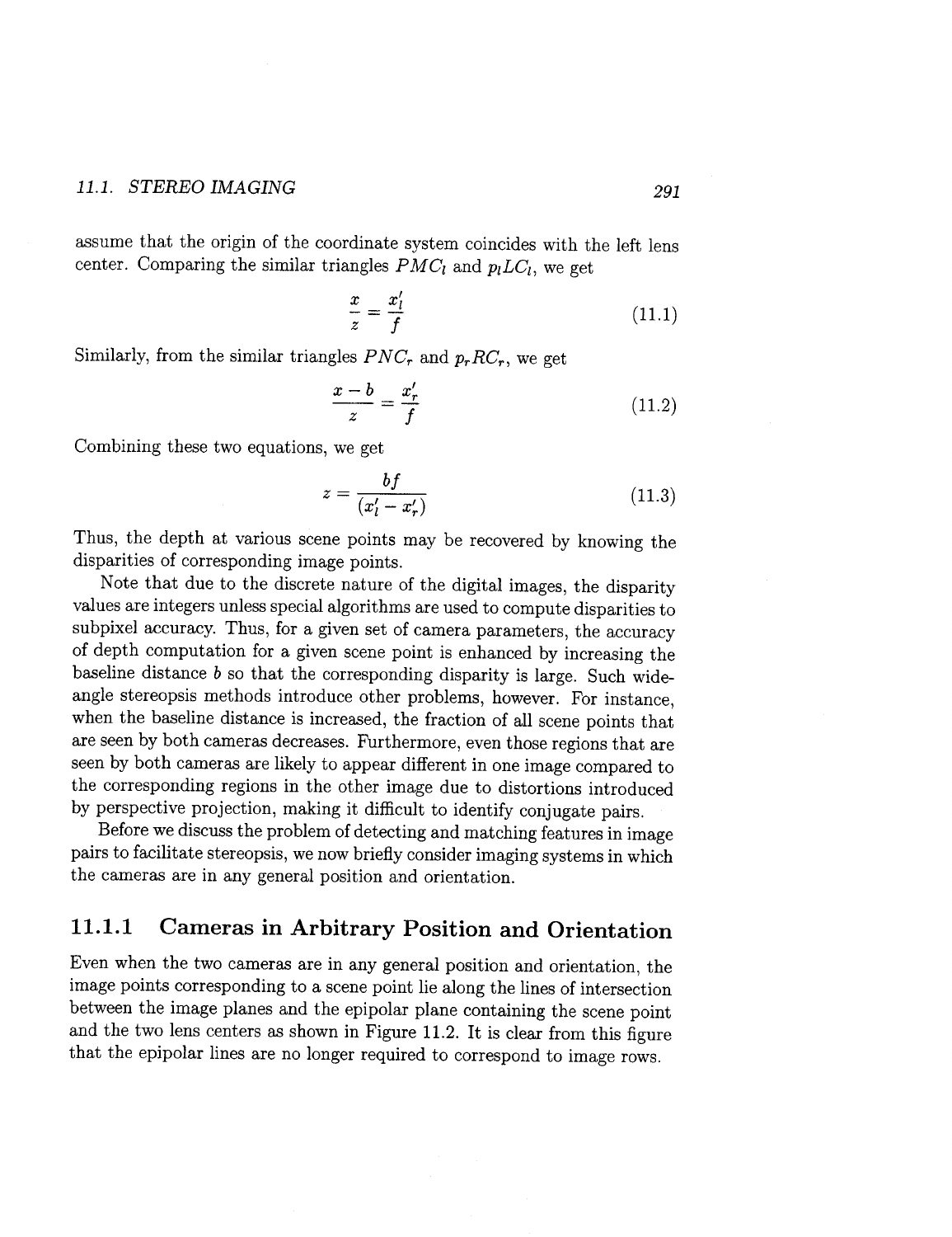

Figure 11.2: Two cameras in arbitrary position and orientation. The image points corresponding to a scene point must still lie on the epipolar lines.

In certain systems, the cameras are oriented such that their optical axes intersect at a point in space. In this case, the disparity is relative to the vergence angle. For any angle there is a surface in space corresponding to zero disparity as shown in Figure 11.3. Objects that are farther than this surface have disparity greater than zero, and objects that are closer have disparity less than zero. Within a region the disparities are grouped into three pools:

$$
\begin{array}{ccc}\n+ & d > 0 \\
- & d < 0 \\
0 & d = 0\n\end{array}
$$

These pools are then used to resolve ambiguous matches.

More recent research work has addressed the issue of dynamically controlling the position, orientation, and other camera parameters to facilitate better image analysis. In systems known as *active vision systems,* the image analysis process dynamically controls camera parameters and movements. Computing the depths of various points in a scene is a common task in such systems.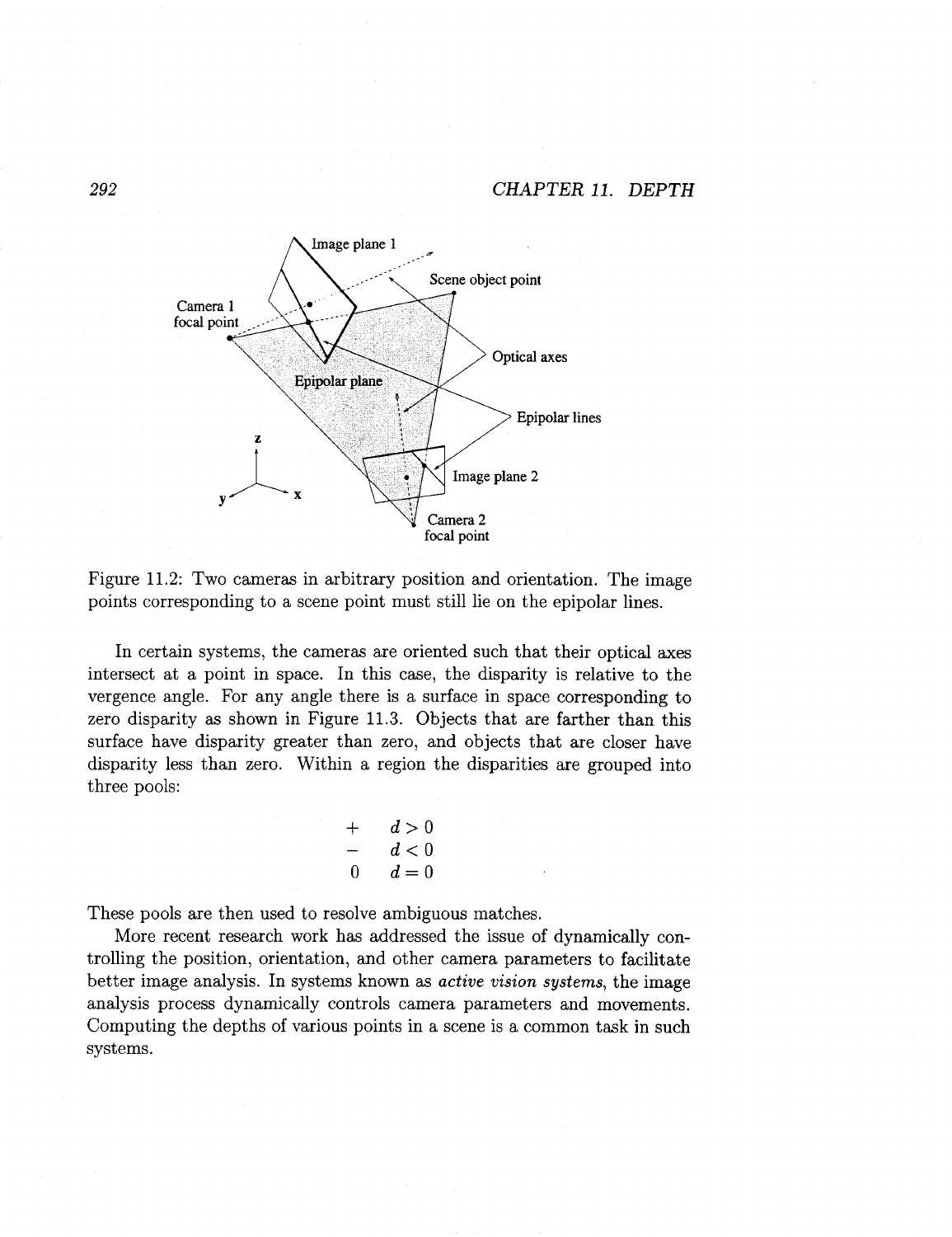

Figure 11.3: Stereo cameras focused at a point in space. The angle of the cameras defines a surface in space for which the disparity is zero.

## 11.2 **Stereo** Matching

Implicit in the stereopsis technique is the assumption that we can identify conjugate pairs in the stereo images. Detecting conjugate pairs in stereo images, however, has been an extremely challenging research problem known as the *correspondence problem.*

The correspondence problem can be stated as follows: *for each point in the left image, find the corresponding point in the right image.* To determine that two points, one in each image, form a conjugate pair, it is necessary to measure the similarity of the points. Clearly, the point to be matched should be distinctly different from its surrounding pixels; otherwise (e.g., for pixels in homogeneous intensity regions), every point would be a good match. Thus, before stereo matching, it is necessary to locate matchable features. Both edge features and region features have been used in stereo matching.

The implication of selecting a subset of all image pixels for matching is that depth is only computed at these feature points. Depth at other points is then estimated using interpolation techniques.

Note that the epipolar constraint significantly limits the search space for finding conjugate pairs. However, due to measurement errors and other uncertainties in camera position and orientation, matching points may not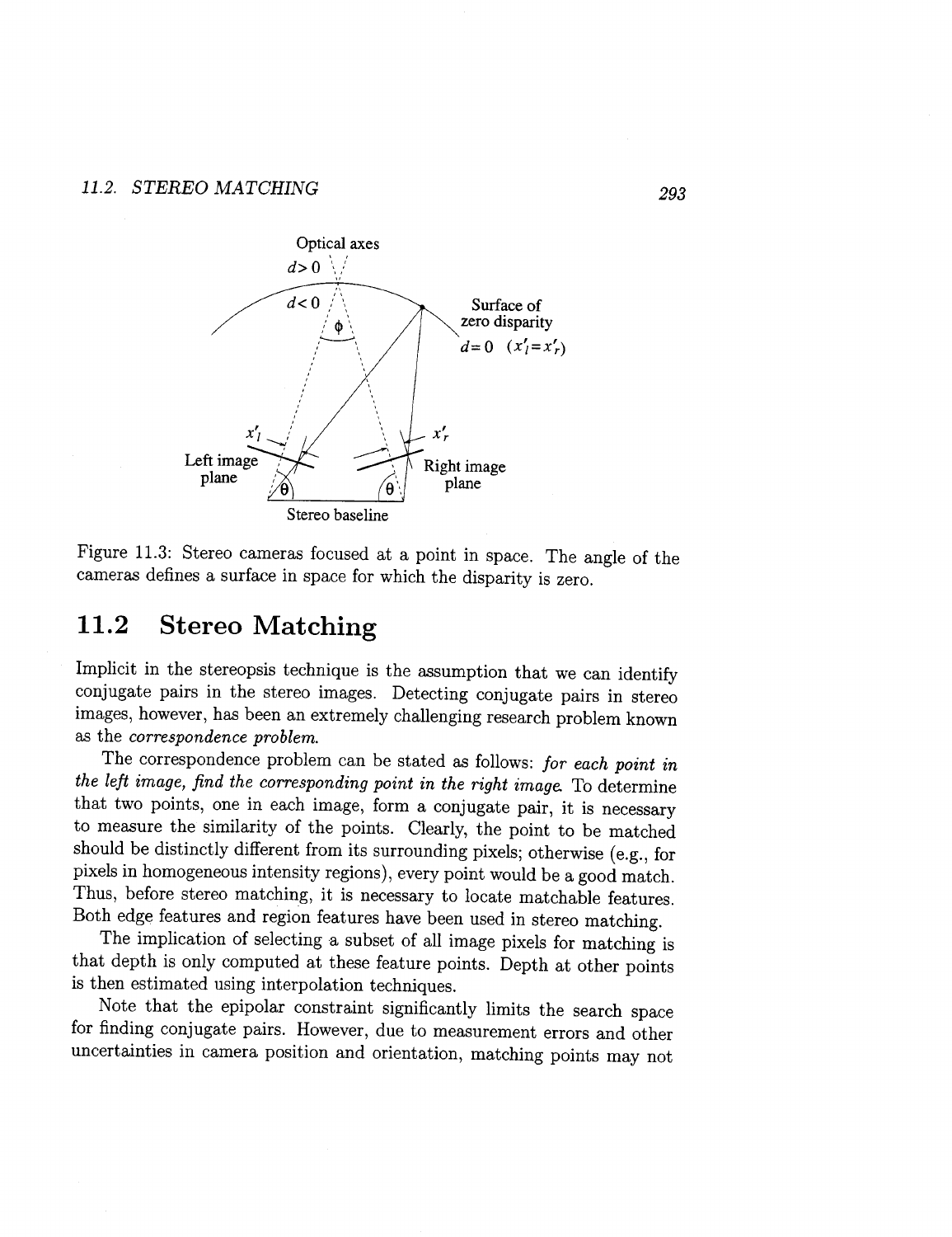occur exactly on the estimated epipolar lines in the image plane; in this case, a search in a small neighborhood is necessary.

#### **11.2.1 Edge Matching**

We first present an algorithm for binocular stereo. The basic idea behind this and similar algorithms is that features are derived from the left and right images by filtering the images, and the features are matched along the epipolar lines. **In** this discussion, the epipolar lines are along the image rows. This algorithm uses edges detected by the first derivative of Gaussian. Edges computed using the gradient of Gaussian are more stable with respect to noise. The steps in the stereo algorithm are:

- 1. Filter each image in the stereo pair with Gaussian filters at four filter widths such that each filter is twice as wide as the next smaller filter. This can be done efficiently by repeated convolution with the smallest filter.
- 2. Compute the edge positions within the row.
- 3. Match edges at coarse resolutions by comparing their orientations and strengths; clearly, horizontal edges cannot be matched.
- 4. Refine the disparity estimates by matching at finer scales.

Note that computing the edge pixels to subpixel resolution would improve the precision of depth computation. **In** order to simplify the matching processes, the search for a match for each feature in one image takes place along the corresponding epipolar line in the second image for a limited distance centered around its expected position. **In** addition, the orientation of edges is recorded in 30° increments and the coarse orientations are used in matching. The orientation can be efficiently computed by coarsely quantizing the *x* and *y* partial derivatives and using a lookup table. One could also evaluate potential matches by using a composite norm that includes terms that penalize differences in edge orientation, edge contrast, and other measures of lack of similarity between potential features.

With active convergent cameras, the edges are matched at a coarse scale, and then the angle between the cameras is adjusted so that the region has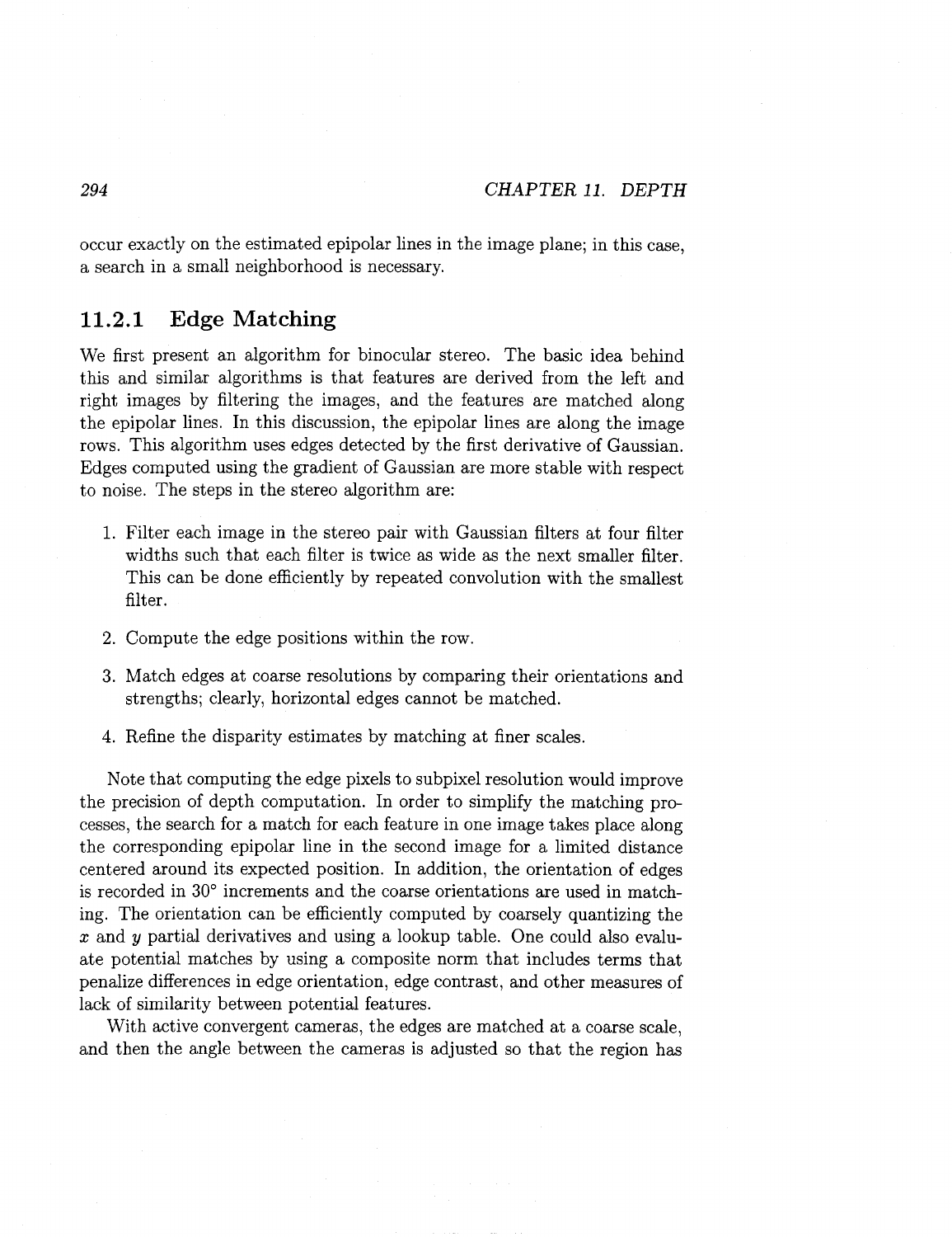#### *11.2. STEREO MATCHING* 295

a disparity of around zero, and the matching is redone at a finer scale. This adjustment limits the value of the maximum disparity and hence reduces the number of false matches and speeds up the matching process even when a small-scale filter is used to compute the disparity accurately. The matching process must begin at a coarse scale to determine an approximate value for the disparity. There are fewer edges at a coarse filter scale, so there is little chance of false matches.

### **11.2.2 Region Correlation**

An important limitation of edge-based methods for stereo matching is that the value of the computed depth is not meaningful along occluding edges where the depth is not well defined. Along these edges the value of the depth is anywhere from the distance of the foreground object's occluding edge to the distance of the background scene point. In particular, for curved objects occluding edges are silhouette edges, and the observed image plane curves in the two images do not correspond to the same physical edge. Unfortunately, strong edges in the image plane are detected only along such occluding edges unless the object has other high-contrast nonoccluding edges or other features. Thus one of the primary problems in recovering depth is the problem of identifying more features distributed throughout the image as candidates for correspondence. One of the many methods developed for finding potential features for correspondence is to identify *interesting points* in both images and match these points in the two images using *region correlation* methods.

#### Detection of Interesting Points **in** Regions

In matching points from two images, we need points that can be easily identified and matched in the images. Obviously, the points in a uniform region are not good candidates for matching. The interest operator finds areas of image with high variance. It is expected that there will be enough of such isolated areas in images for matching.

The variances along different directions computed using all pixels in a window centered about a point are good measures of the distinctness of the point along different directions. The directional variances are given by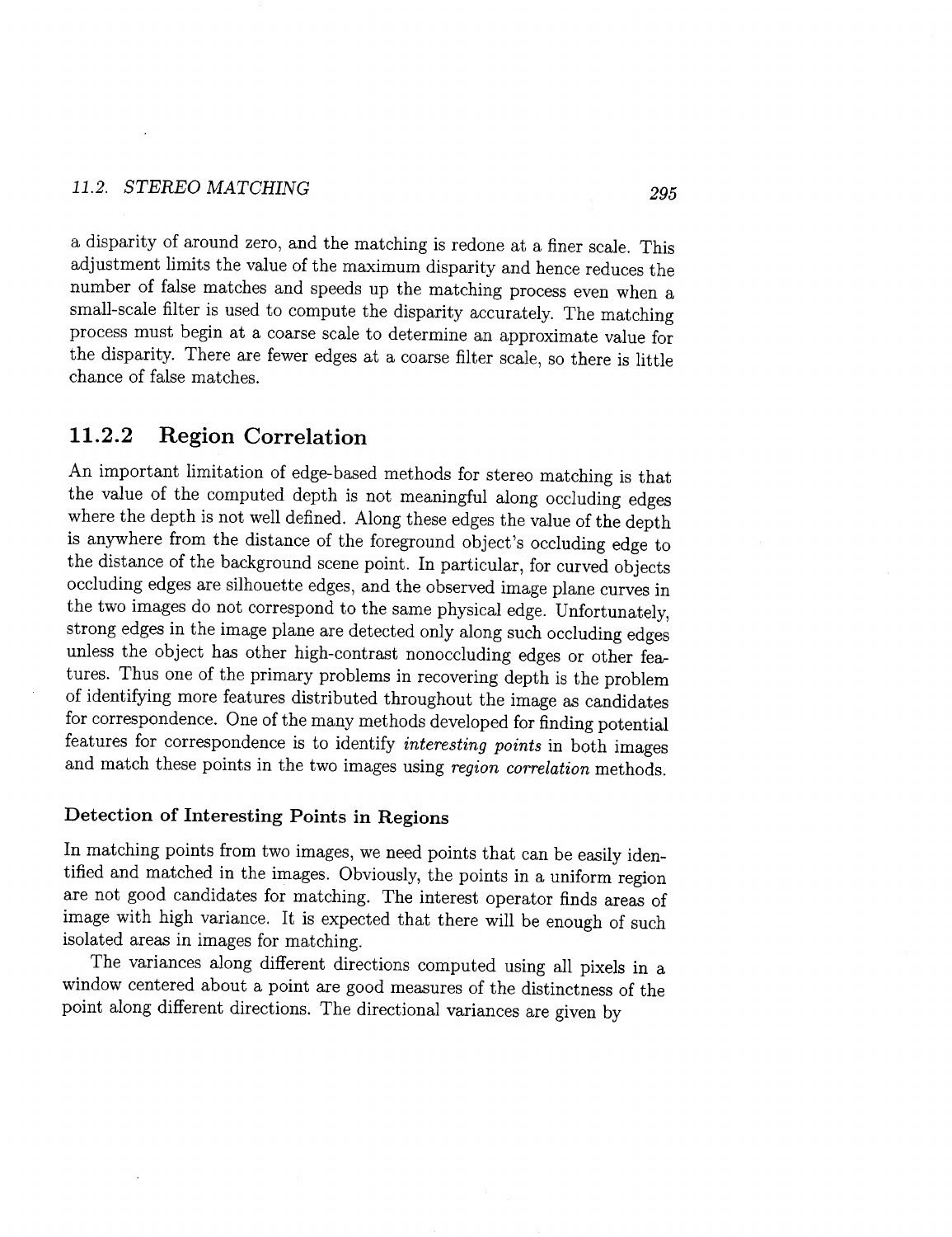#### 296 *CHAPTER* 11. DEPTH

$$
I_1 = \sum_{(x,y)\in S} [f(x,y) - f(x,y+1)]^2
$$
 (11.4)

$$
I_2 = \sum_{(x,y)\in S} [f(x,y) - f(x+1,y)]^2
$$
 (11.5)

$$
I_3 = \sum_{(x,y)\in S} \left[ f(x,y) - f(x+1,y+1) \right]^2 \tag{11.6}
$$

$$
I_4 = \sum_{(x,y)\in S} \left[ f(x,y) - f(x+1,y-1) \right]^2, \tag{11.7}
$$

where *S* represents the pixels in the window. Typical window sizes range from  $5 \times 5$  to  $11 \times 11$  pixels. Since simple edge points have no variance in the direction of the edge, the minimum value of the above directional variances is taken as the *interest* value at the central pixel,  $(x_c, y_c)$ . This eliminates edge pixels from consideration since an edge pixel in one image would match all pixels along the same edge in the second image, making it difficult to determine exact disparity (especially when the edge is along the epipolar line). Thus, we have

$$
I(x_c, y_c) = \min(I_1, I_2, I_3, I_4). \tag{11.8}
$$

Finally, to prevent multiple neighboring points from being selected as *interesting* for the same feature, feature points are chosen where the interest measure has a local maxima. A point is considered a "good" interesting point if, in addition, this local maxima is greater than a preset threshold.

Once features are identified in both images, they can be matched using a number of different methods. A simple technique is to compute the correlation between a small window of pixels centered around a feature in the first image and a similar window centered around every potential matching feature in the second image. The feature with the highest correlation is considered as the match. Clearly, only those features which satisfy the epipolar constraint are considered for matching. To allow for some vertical disparity, features which are near the epipolar line are also included in the potential matching feature set.

Consider two images  $f_1$  and  $f_2$ . Let the pair of candidate feature points to be matched have a disparity of  $(d_x, d_y)$ . Then a measure of similarity between the two regions centered around the features is given by the *correlation*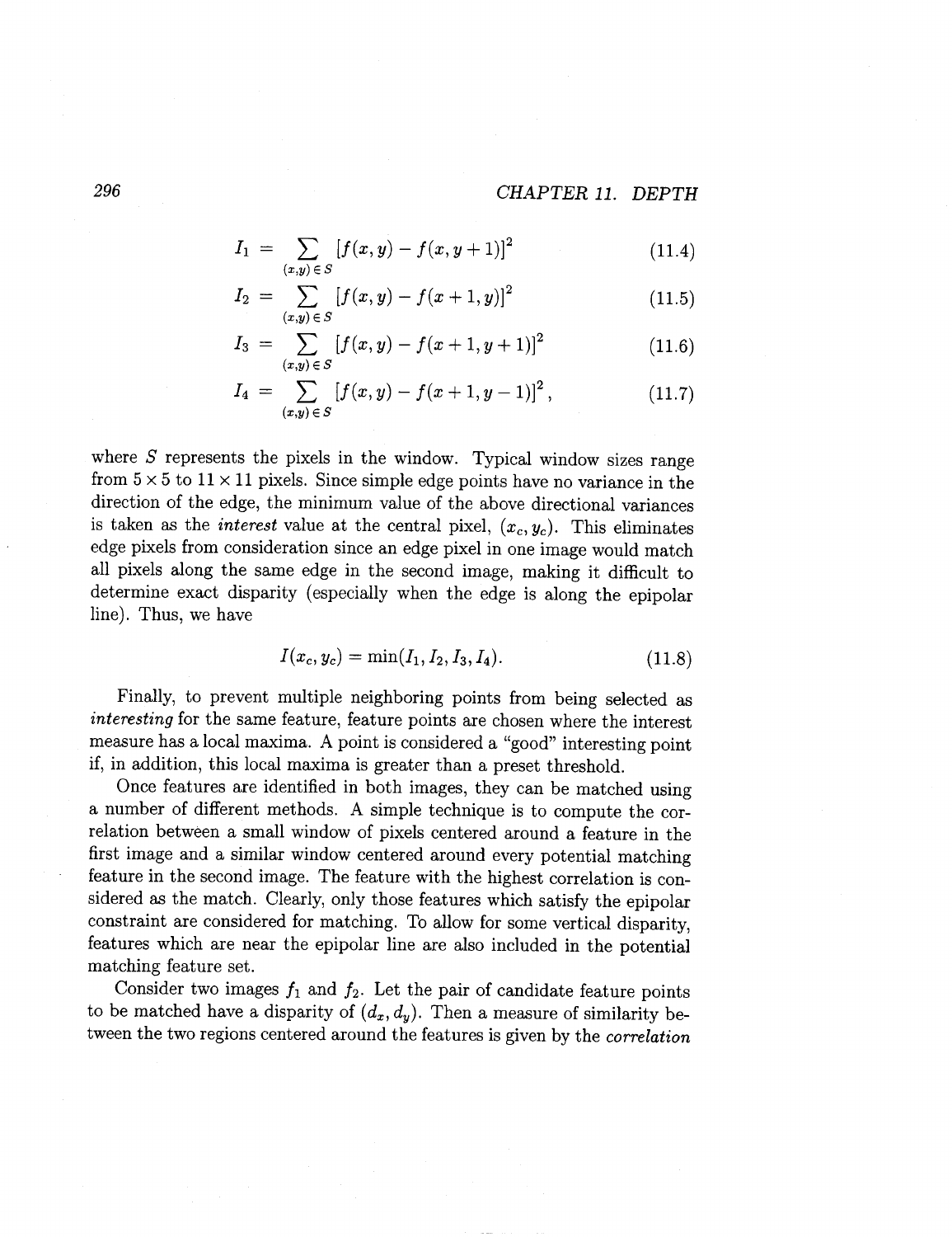#### *11.2. STEREO MATCHING* 297

*coefficient*  $r(d_x, d_y)$  defined as

$$
r(d_x, d_y) = \frac{\sum_{(x,y) \in S} \left[ f_1(x, y) - \bar{f}_1 \right] \left[ f_2(x + d_x, y + d_y) - \bar{f}_2 \right]}{\left\{ \sum_{(x,y) \in S} \left[ f_1(x, y) - \bar{f}_1 \right]^2 \sum_{(x,y) \in S} \left[ f_2(x + d_x, y + d_y) - \bar{f}_2 \right]^2 \right\}^{1/2}}.
$$
\n(11.9)

Here  $f_1$  and  $f_2$  are the average intensities of the pixels in the two regions being compared, and the summations are carried out over all pixels within small windows centered around the feature points.

Instead of using the image intensity values in the above equation, the accuracy of correlation is improved by using thresholded signed gradient magnitudes at each pixel. This is done by computing the gradient at each pixel in the two images without smoothing and then mapping these into three values,  $-1$ , 0, and 1, using two thresholds, one above zero and the other below zero. This transforms the images into square waves that produce more sensitive correlations. If this is done, it is not necessary to include the normalization terms shown in the equation for correlation, and  $r(d_x, d_y)$ simplifies to the sum of the products of corresponding pixel values.

In most situations, the depths of scene points corresponding to nearby feature points are likely to be close to one another. This heuristic is exploited in the iterative relaxation method described in Section 14.3.

As noted earlier, stereo matching based on features produces a sparse depth map at scene points which correspond to the image feature points. Surface interpolation or approximation must be performed on the sparse depth map to reconstruct the surface as described in Chapter 13.

One of the principal difficulties in stereo reconstruction is in the selection of *interesting points.* Such points are typically selected based on high local variance in intensity. Unfortunately, such points occur more frequently at corners and other surface discontinuities where the smoothness constraint does not hold. In some machine vision applications, this problem is solved by using structured light. Patterns of light are projected onto the surface, creating interesting points even in regions which would be otherwise smooth as shown in Figure 11.4.

Finding and matching such points are further simplified by knowing the geometry of the projected patterns. Since these patterns create artificial texture on the surfaces, the *shape from texture* techniques described in Chapter 7 may also be used.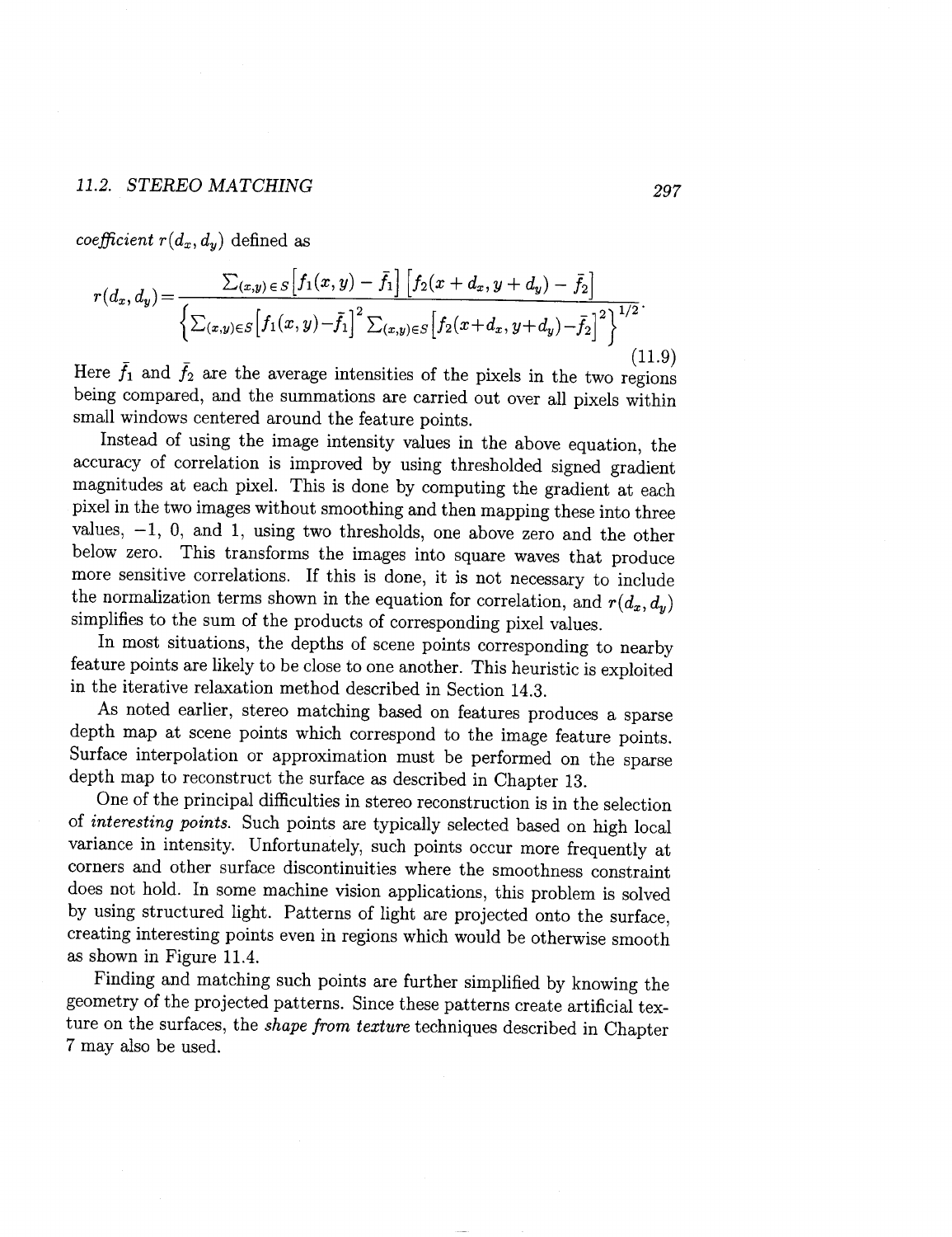



### **11.3 Shape from X**

In addition to the stereo imaging method described above, numerous other methods known as *shape from X* techniques have been developed for extracting shape information from intensity images. Many of these methods estimate local surface orientation rather than absolute depth at each point. If the actual depth to at least one point on each object is known, then the depth at other points on the same object can be computed by integrating the local surface orientation. Hence these methods are called indirect methods for depth computation. We briefly describe some of these methods here and provide pointers to other chapters where they are described in more detail.

#### Photometric Stereo

In the photometric stereo method, three images of the same scene are obtained using light sources from three different directions. Both camera and objects in the scene are required to be stationary during the acquisition of the three images. By knowing the surface reflectance properties of the objects in the scene, the local surface orientation at points illuminated by all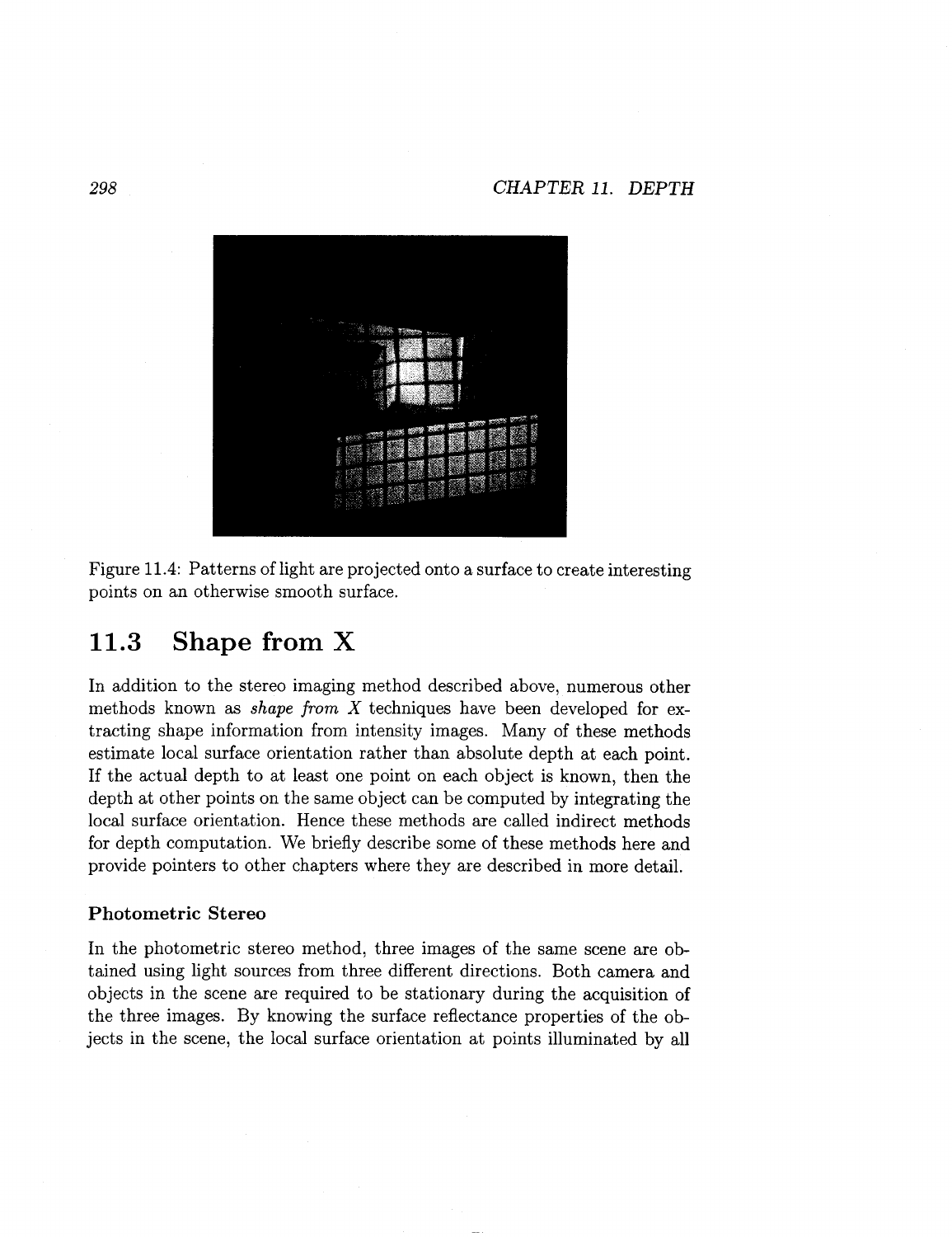### *11.3. SHAPE FROM* <sup>X</sup> <sup>299</sup>

three light sources can be computed. This method is described in detail in Chapter 9. One of the important advantages of the photometric stereo method is that the points in all three images are perfectly registered with one another since both camera and scene are stationary. Thus, this method does not suffer from the correspondence problem. The primary disadvantages of this method are that it is an indirect method and it may not be practical to employ an imaging system in which the illumination is so carefully controlled.

#### **Shape from Shading**

Shape from shading methods exploit the changes in the image intensity (shading) to recover surface shape information. This is done by calculating the orientation of the scene surface corresponding to each point  $(x', y')$  in the image. In addition to the constraint imposed by the radiometric principles, shape from shading methods assume that the surfaces are smooth in order to calculate surface orientation parameters. This method is described in detail in Chapter 9. Clearly, shape from shading is an indirect method for depth computation. Furthermore, the smoothness constraint is not satisfied at all points and the surface reflectance properties are not always known accurately, resulting in inaccurate reconstructions.

#### **Shape from Texture**

Image plane variations in the texture properties such as density, size, and orientation are the cues exploited by shape from texture algorithms. For example, the *texture gradient,* defined as the magnitude and direction of maximum change in the primitive size of the texture elements, determines the orientation of the surface. Quantifying the changes in the shape of texture elements (e.g., circles appearing as ellipses) is also useful to determine surface orientation. From images of surfaces with textures made up of regular grids of lines, possibly due to structured lighting (described in the following section), orientation may be uniquely determined by finding the *vanishing points.* Besides being indirect methods for depth computation, shape from texture methods also suffer from difficulties in accurately locating and quantifying texture primitives and their properties. Shape from texture techniques are described in Chapter 7.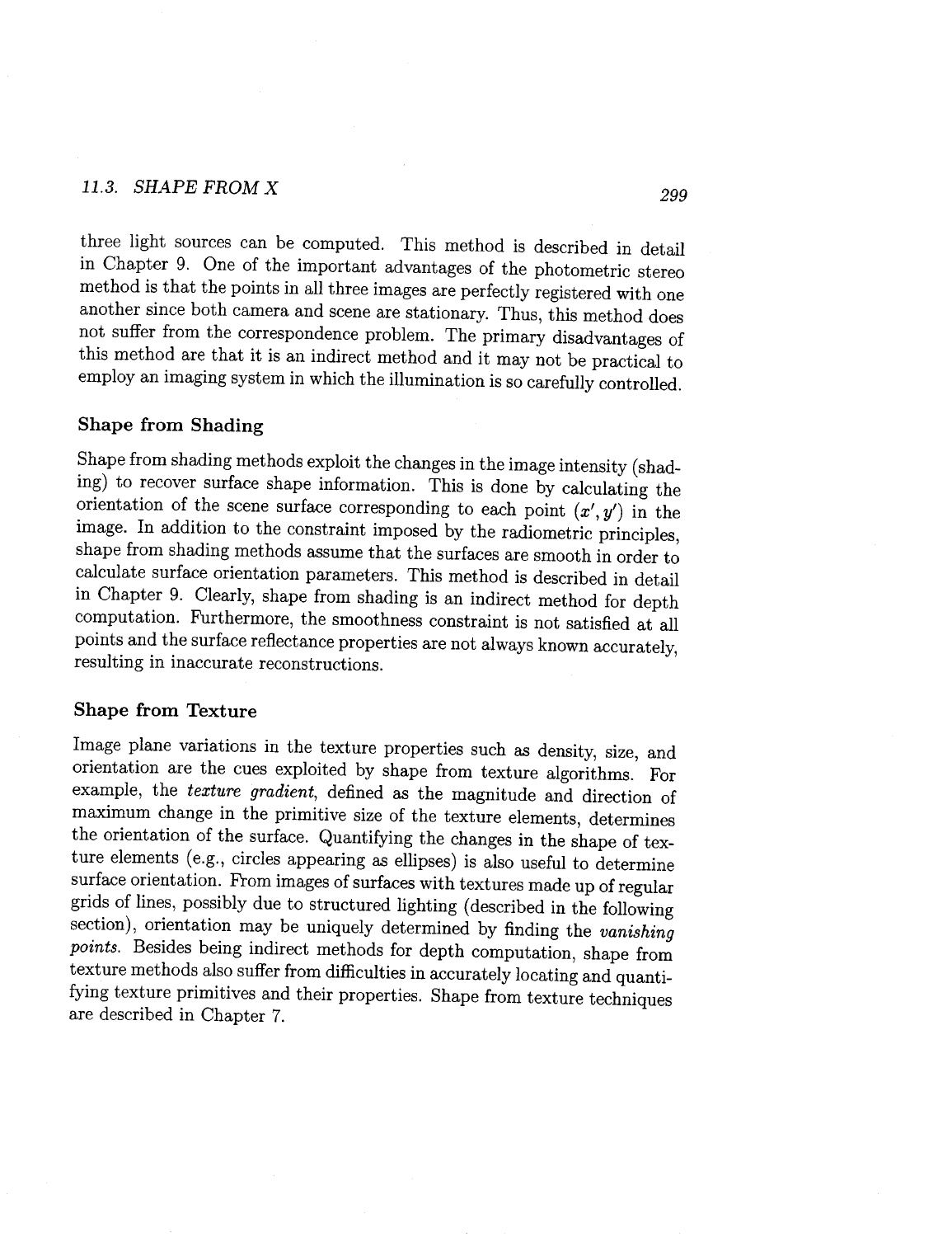#### **Shape from Focus**

Due to the finite depth of field of optical systems (see Chapter  $8$ ), only objects which are at a proper distance appear focused in the image whereas those at other depths are blurred in proportion to their distances. Algorithms to exploit this blurring effect have been developed. The image is modeled as a convolution of focused images with a point spread function determined by the camera parameters and the distance of the object from the camera. The depth is recovered by estimating the amount of blur in the image and using the known or estimated line spread function. Such reconstruction problems are mathematically ill posed. However, in some applications, especially those requiring qualitative depth information, depth from focus methods are useful.

#### **Shape from Motion**

When images of a stationary scene are acquired using a moving camera, the displacement of the image plane coordinate of a scene point from one frame to another depends on the distance of the scene point from the camera. This is thus similar to the stereo imaging described in earlier sections. Alternatively, a moving object also produces motion disparity in image sequences captured by a stationary camera. Such a disparity also depends upon the position and velocity of the object point. Methods for recovering structure and motion of objects are described in detail in Chapter 14.

### **11.4 Range Imaging**

Cameras which measure the distance to every scene point within the viewing angle and record it as a two-dimensional function are called *range imaging systems,* and the resulting images are called *range images.* Range images are also known as *depth maps.* A range image is shown in Figure 11.5.

Two of the most commonly used principles for range imaging are triangulation and radar. *Structured lighting* systems, which are used extensively in machine vision, make use of the principle of triangulation to compute depth. *Imaging radar* systems use either acoustic or laser range finders to compute the depth map.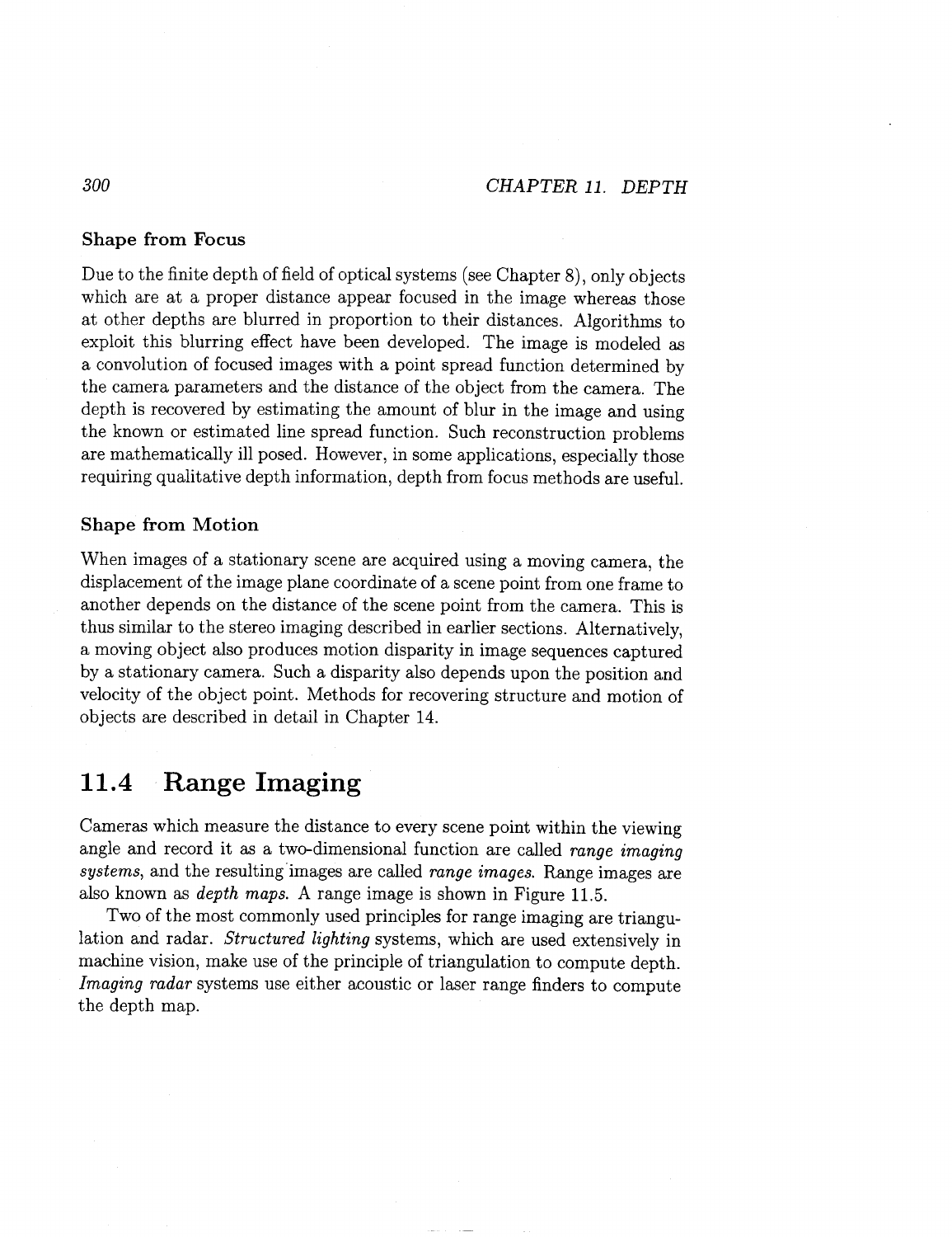### *11.4. RANGE IMAGING <sup>301</sup>*



Figure 11.5: A range image of a coffee mug.

### **11.4.1 Structured Lighting**

Imaging using structured lighting refers to systems in which the scene is illuminated by a known geometrical pattern of light. In a simple point projection system, a light projector and a camera are separated by a baseline distance *b* as shown in Figure 11.6. The object coordinates  $(x, y, z)$  are related to the measured image coordinates  $(x', y')$  and projection angle  $\theta$  by

$$
[x \ y \ z] = \frac{b}{f \cot \theta - x'} [x' \ y' \ f]. \tag{11.10}
$$

The range resolution of such a triangulation system is determined by the accuracy with which the angle  $\theta$  and the horizontal position of the image point *x'* can be measured.

To compute the depth at all points, the scene is illuminated one point at a time in a two-dimensional grid pattern. The depth at each point is then calculated using the above equation to obtain a two-dimensional range image. Because of its sequential nature, this method is slow and is not suitable for use with dynamically changing scenes. In a typical structured lighting system either planes of light or two-dimensional patterns of light are projected on the scene. The projected pattern of light on the surfaces of the objects in the scene is imaged by a camera which is spatially displaced with respect to the source of illumination. The observed image of the light patterns contain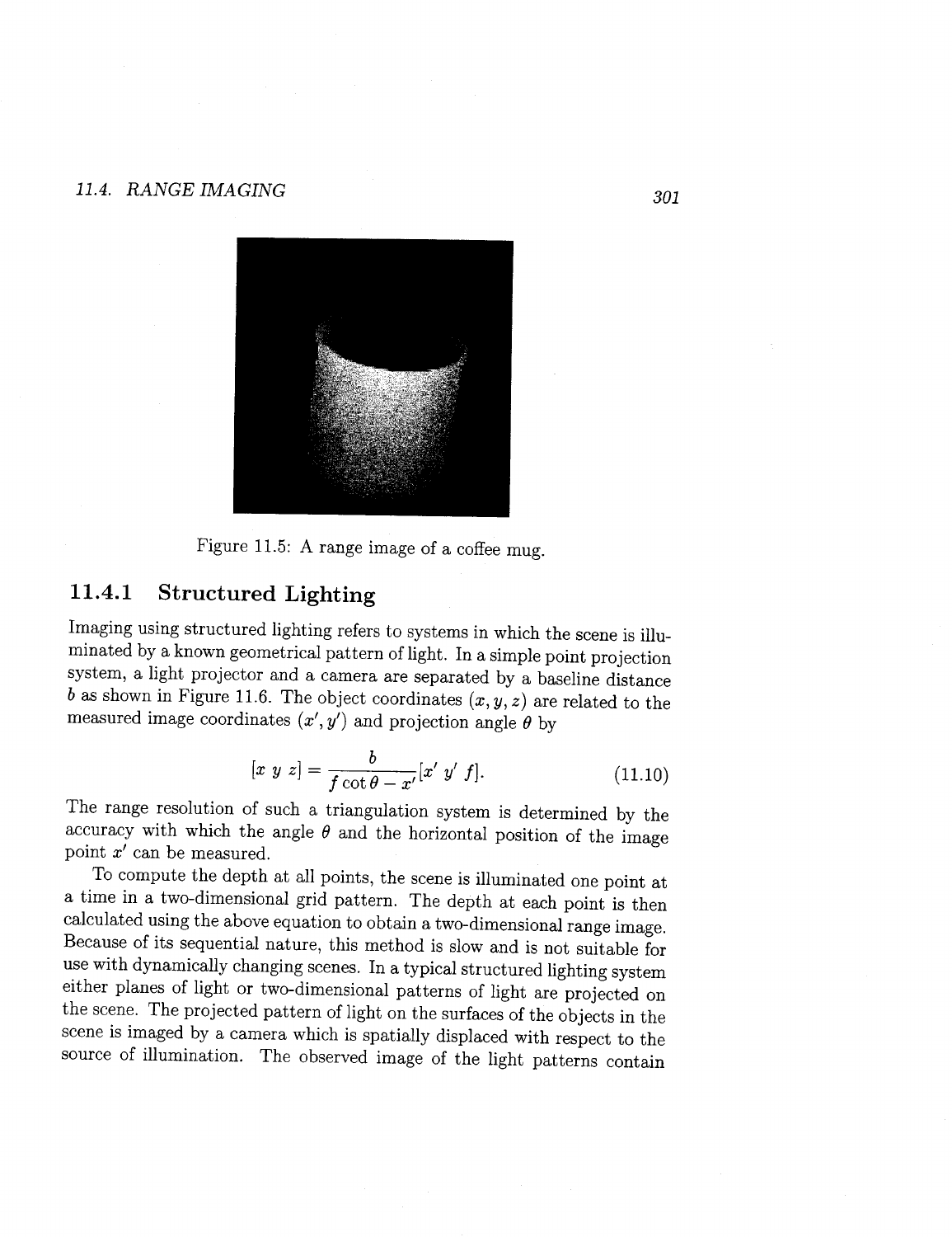

Figure 11.6: Camera-centered triangulation geometry [26].

distortions as determined by the shape and orientation of object surfaces on which the patterns are projected. This is illustrated in Figure 11.7 (also see Figure 11.4). Note that the light pattern as seen by the camera contains discontinuities and changes in orientation and curvature. The 3-D object coordinate corresponding to any point in the image plane may be calculated by computing the intersection of the camera's line of sight with the light plane. To obtain the complete object description, either the light source is panned as shown in the figure or the object is moved on a conveyor belt to acquire multiple images. Different surfaces in the object are detected by clustering stripes of light having similar spatial attributes.

In dynamically changing situations it may not be practical to project light stripes in sequence to acquire the complete image set covering the entire scene. Note that if multiple stripes of light are simultaneously projected to acquire the entire depth map, there would be potential ambiguities in matching stripe segments resulting from object surfaces at different depths. In such a case, patterns of multiple stripes of light in which each stripe is uniquely encoded are projected. For example, using a binary encoding scheme, it is possible to acquire a complete set of data by projecting only  $\log_2 N$  patterns where  $(N-1)$  is the total number of stripes. This method is illustrated in Figure 11.8 for  $N = 8$ .

Each of the seven stripes has a unique binary code from (001) to (111).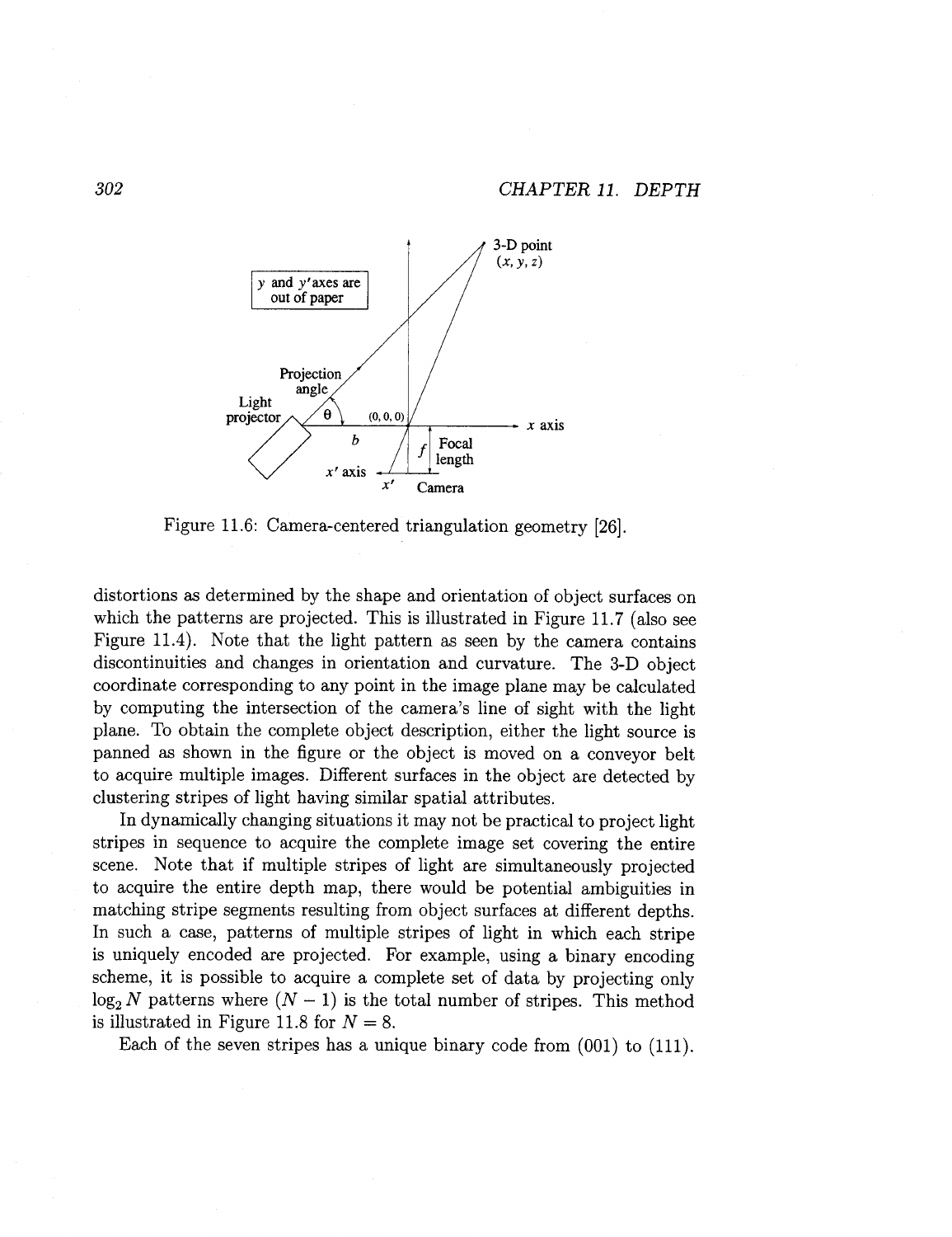### 11.4.RANGE *IMAGING <sup>303</sup>*



Figure 11.7: Illustration of striped lighting technique [131].

Since  $log_2 8$  is 3, only three images are acquired. Each image is identified by the bit position 1, 2, or 3 of the 3-bit binary code. A particular stripe of light is turned ON in an image only if its corresponding bit position is 1. For example, stripe 2 (010) is ON only in the second image, whereas stripe 7 (111) is ON in all three images. The stripes in the set of three images are now uniquely identified and hence there would be no ambiguities in matching stripe segments. In rapidly changing scenes, a single color-coded image is used instead of several binary-encoded images.

Structured lighting techniques have been used extensively in industrial vision applications in which it is possible to easily control the illumination of the scene. In a typical application, objects on a conveyor belt pass through a plane of light creating a distortion in the image of the light stripe. The profile of the object at the plane of the light beam is then calculated. This process is repeated at regular intervals to recover the shape of the object.

The primary drawback of structured lighting systems is that it is not possible to obtain data for object points which are not visible to either the light source or the imaging camera.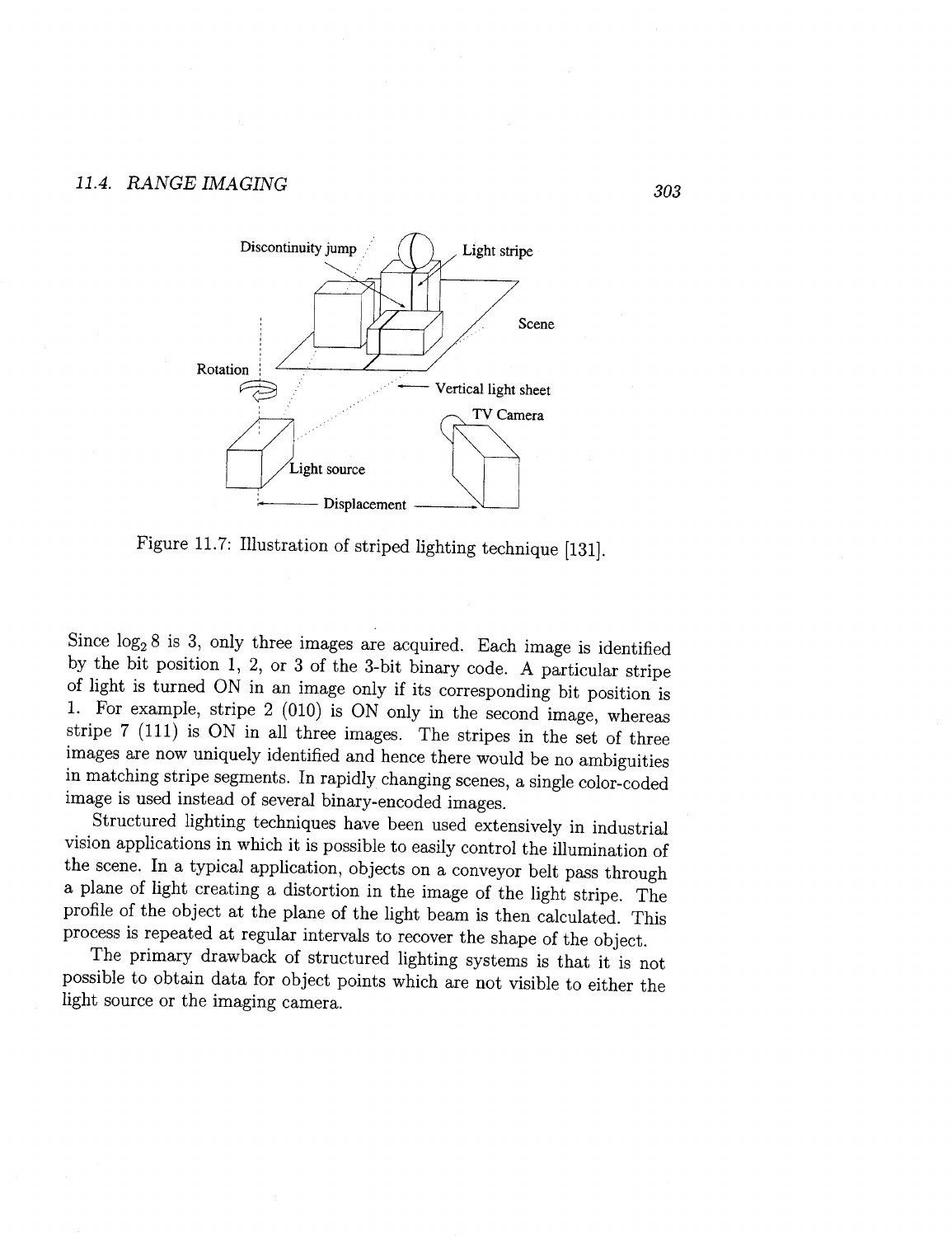

Figure 11.8: Illustration of binary-coded structured lighting where the sequence of projections determines the binary code for each stripe.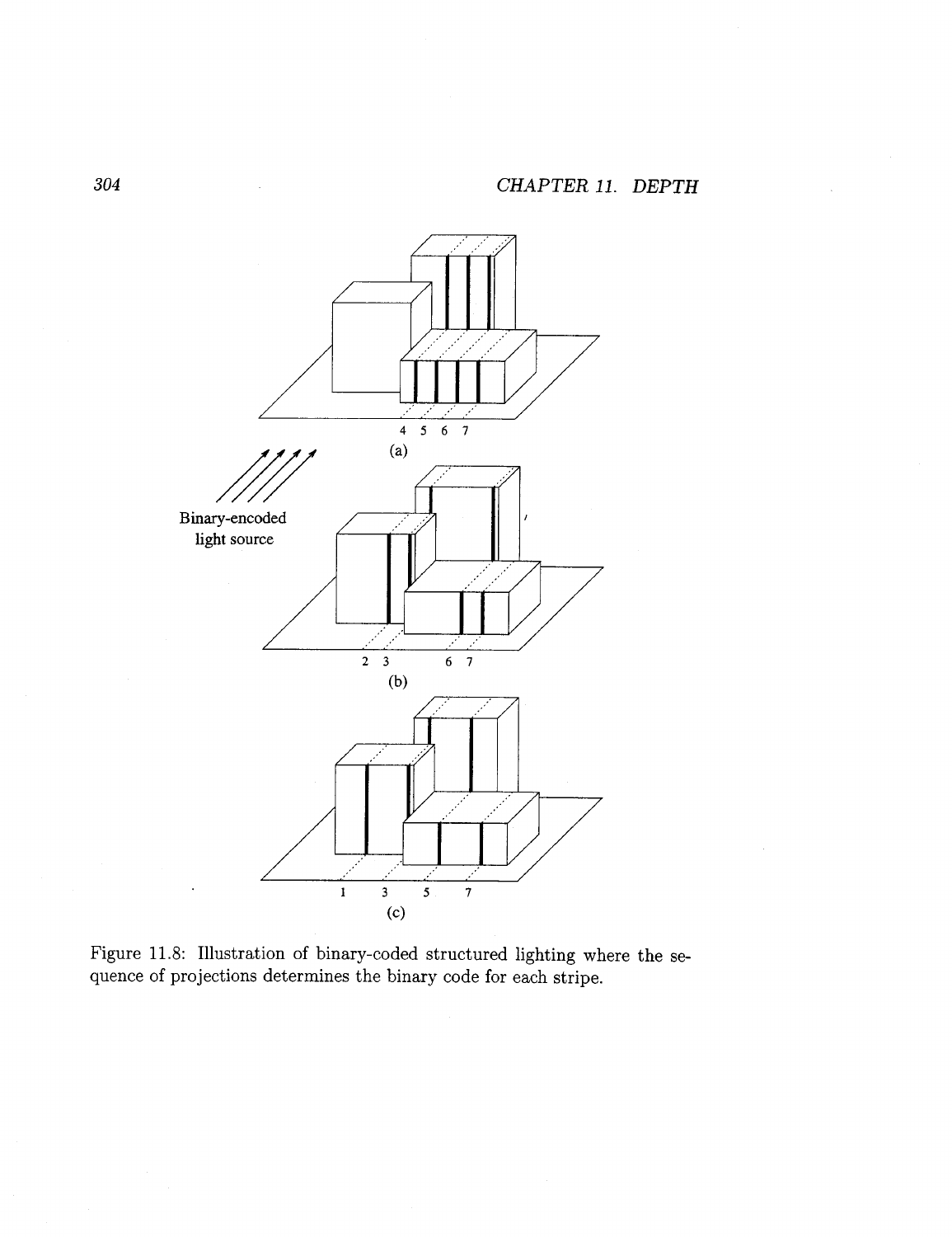### *11.5. ACTIVE VISION 305*

#### **11.4.2 Imaging Radar**

A second method for range imaging is *imaging radar.* In a time-of-flight pulsed radar, the distance to the object is computed by observing the time difference between the transmitted and received electromagnetic pulse. The depth information can also be obtained by detecting the phase difference between the transmitted and received waves of an amplitude-modulated beam or the beat frequency in a coherently mixed transmitted and received signal in a frequency-modulated beam. Several commercial laser beam imaging systems are built using these principles.

Range images are useful due to their explicit specification of depth values. At one time it was believed that if depth information is explicitly available, later processing would be easy. It became clear that though the depth information helps, the basic task of image interpretation retains all its difficulties.

### **11.5 Active Vision**

Most computer vision systems rely on data captured by systems with fixed characteristics. These include both passive sensing systems such as video cameras and active sensing systems such as laser range finders. In contrast to these modes of data capture, it is argued that an active vision system in which the parameters and characteristics of data capture are dynamically controlled by the scene interpretation system is crucial for perception. The concept of active vision is not new. Biological systems routinely acquire data in an active fashion. Active vision systems may employ either passive or active sensors. However, in an active vision system, the state parameters of the sensors such as focus, aperture, vergence, and illumination are controlled to acquire data that would facilitate the scene interpretation task. Active vision is essentially an intelligent data acquisition process controlled by the measured and calculated parameters and errors from the scene. Precise definitions of these scene- and context-dependent parameters require a thorough understanding of not only the properties of the imaging and processing system, but also their interdependence. Active vision is a very active area of research.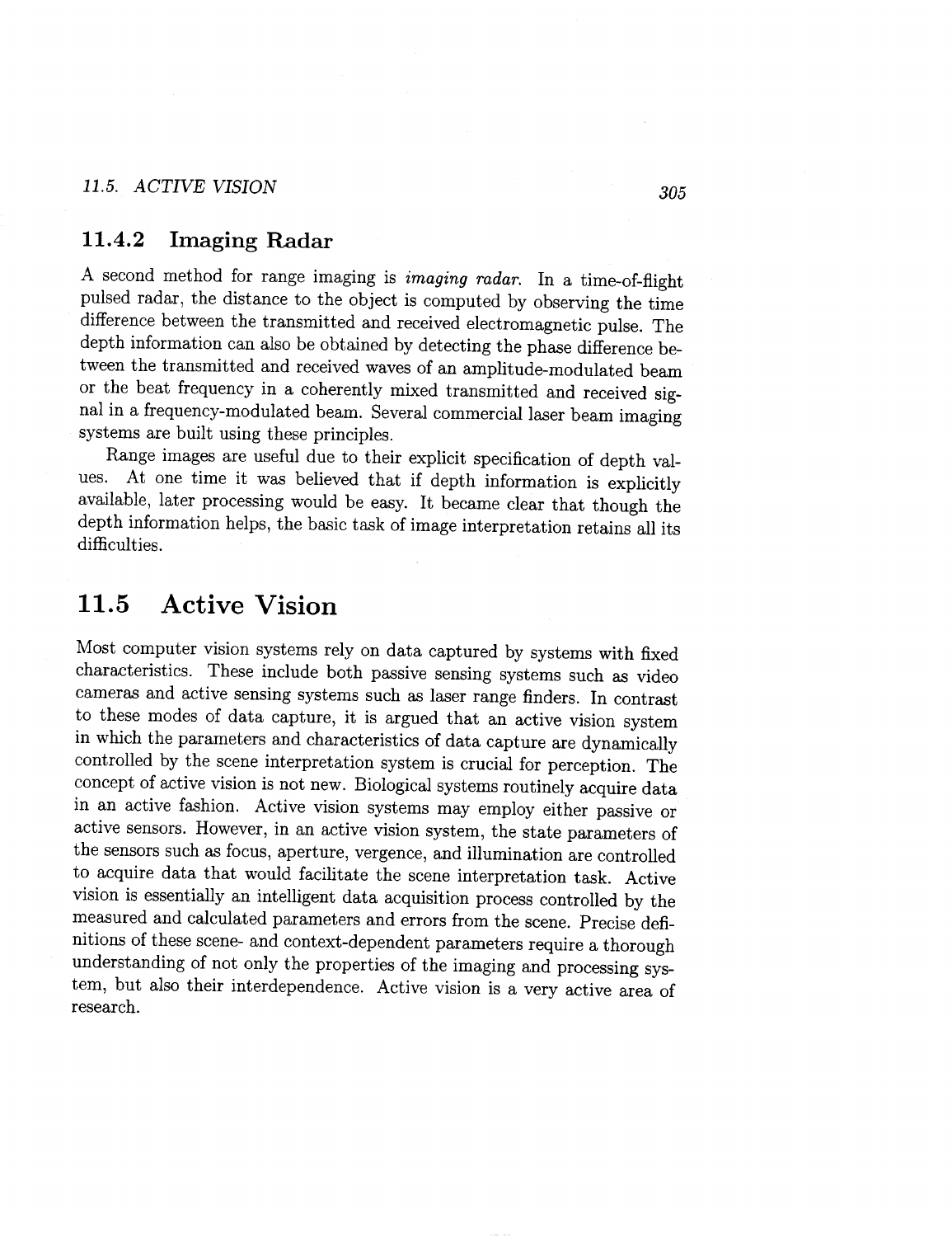### **Further Reading**

The Marr-Poggio-Grimson algorithm for binocular stereo is described in the book on stereo by Grimson [92] and in the book on computational vision by Marr [163]. Barnard and Fischler [20] published a survey paper on binocular stereo. Stereo vision is also described in detail in the book by Faugeras [78]. An iterative algorithm for disparity analysis of images is described by Barnard and Thompson [21]. Many different forms of stereo have been investigated, including trinocular stereo [12, 98] and motion stereo [127, 185]. For solving difficulties in correspondence problems, different features such as interesting points [172], edge and line segments [11, 16, 167, 255], regions [60, 161, 167], and multiple primitives [162] have been tried to make stereo practical and useful.

One of the most active research topics in computer vision has been shape from X techniques. Shape from shading methods are described in the book with the same title [112]. The problem of concave objects resulting in secondary illuminations has been studied by Nayar et al. [179]. A recent approach to shape from focus is given in [180]. Shape from texture methods have been investigated by several groups  $[5, 36, 136]$ .

Range image sensing, processing, interpretation, and applications are described in detail in the book [128]. Various methods for acquiring range images and a relative comparison of their merits are given by Besl [26]. An earlier survey by Jarvis includes not only direct range measuring techniques but also methods in which the range is calculated from 2-D image cues [131]. Boyer and Kak [44] describe a method in which color coding is used to acquire the range information using a single image. The classical paper by Will and Pennington [250] describes grid coding and Fourier domain processing techniques to locate different planar surfaces in the scene.

Arguments in favor of active perception systems and a control strategy for an active vision system were presented by Bajcsy [14]. Krotkov [150] has described a stereo image capture system in which the focus, zoom, aperture, vergence, and illumination are actively controlled to obtain depth maps. Aloimonos et al. [8] have described the advantages of active vision systems for performing many computer vision tasks such as shape recovery from image cues. Ahuja and Abbot [3] have integrated disparity, camera vergence, and lens focus for surface estimation in an active stereo system.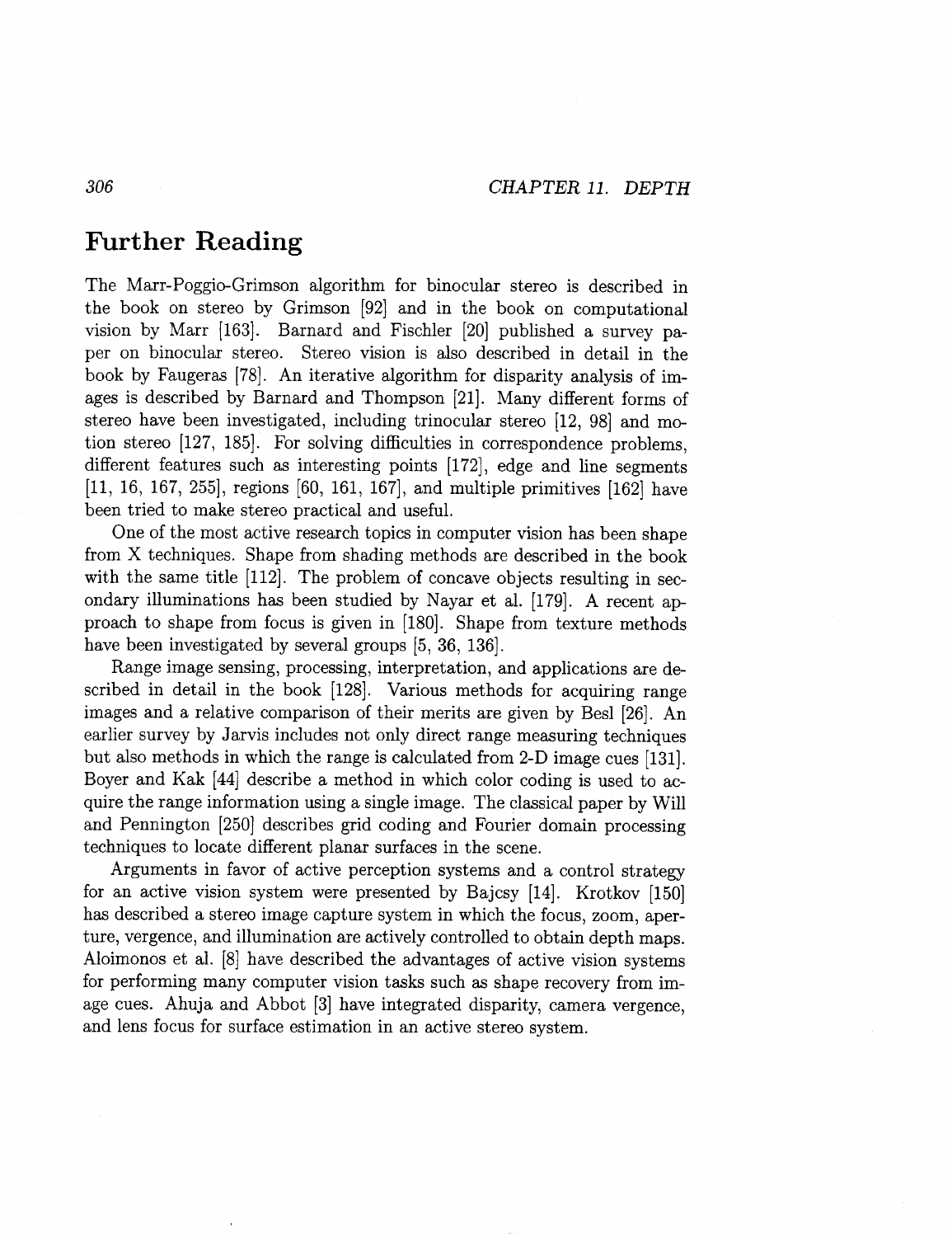



### **Exercises**

- **11.1** A cube with 10 cm long edges is being imaged using a range camera system. The camera axis passes through two diagonally opposite vertices of the cube, and the nearest vertex along the axis is 10 cm away from the camera center. The intensity recorded by the camera is equal to 1000/d where *d* is the distance from the camera plane measured along the camera axis (not Euclidean distance). Sketch the range image captured by the camera. Calculate the intensities of the vertices seen by the camera.
- **11.2** Derive an equation for the surface of zero disparity shown in Figure 11.3.
- **11.3** Consider the convergent binocular imaging system shown in Figure 11.9. The cameras and all the points are in the  $y = 0$  plane. The image planes are perpendicular to their respective camera axes. Find the disparity corresponding to the point *P. Hint:* The perpendicular distance between any point  $(x_0, z_0)$  and a line given by  $Ax + Bz + C = 0$ is  $(Ax_0 + Bz_0 + C)/\sqrt{A^2 + B^2}$ .
- **11.4** Consider the binocular stereo imaging system shown in Figure 11.10. Find the disparity,  $x_d = |x_1 - x_2|$ , for the point *P* located at (10, 20, 10).